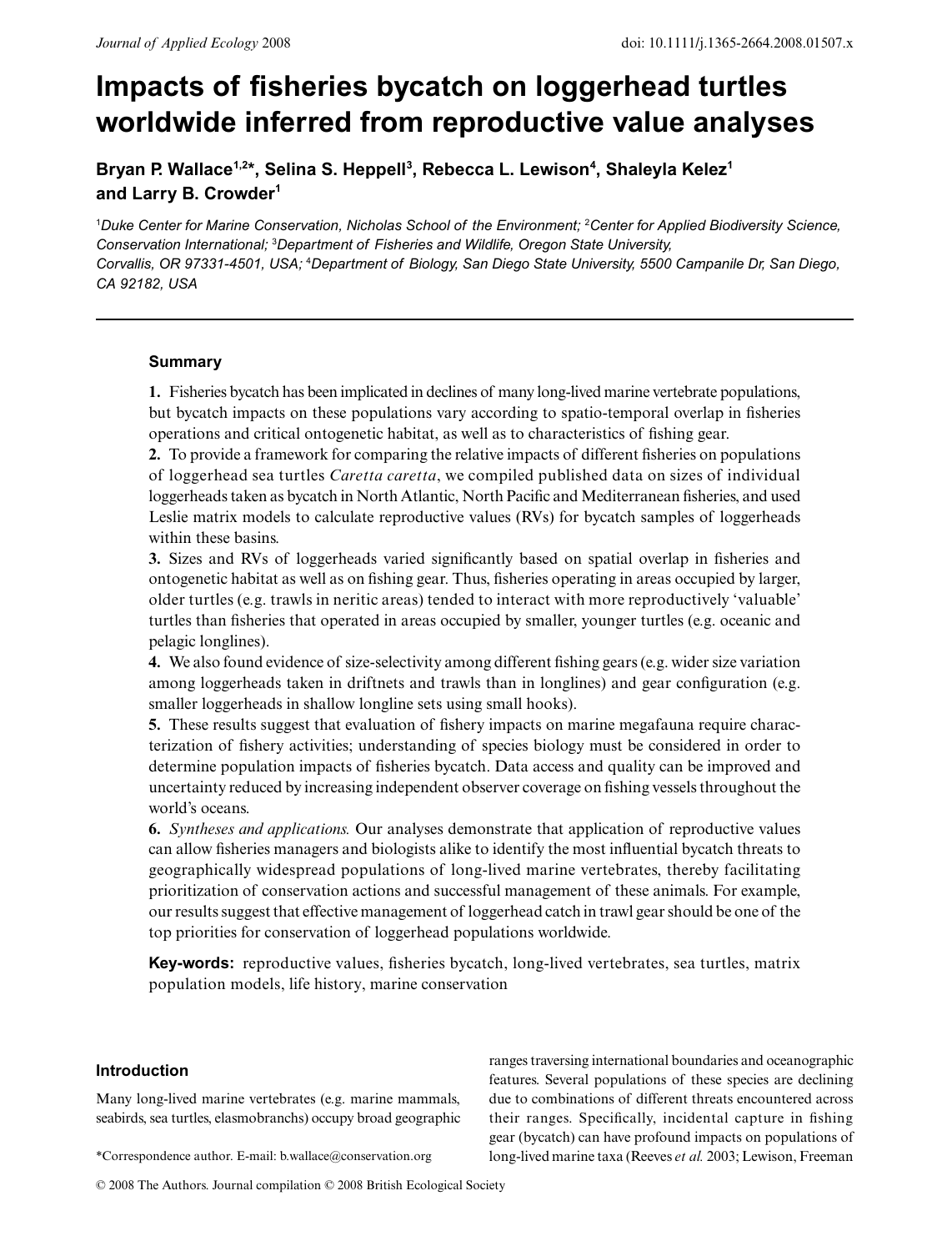& Crowder 2004; Heppell *et al.* 2005). Because most large marine vertebrates occupy different ocean habitats during different life stages, spatially distinct fisheries operations can have differential impacts on the same population of animals. The relative population-level impact of bycatch depends on the frequency of interactions, lethality of the gear, and the life stage(s) most frequently affected (Crouse, Crowder & Caswell 1987; Heppell *et al.* 2005). Thus, management strategies should identify relative population-level impacts of different fisheries across a population's range to ensure effective prioritization of limited conservation resources (Crowder *et al.* 1994; Gerber & Heppell 2004).

The types and frequency of interactions between fishing gear and protected species depend not only on the extent of spatio-temporal overlap of fishing activities and critical habitat for a given species, but also on fishing methods and gear characteristics. Effective management strategies to reduce bycatch must integrate fisheries operations and protected species biology (Kraus *et al.* 1997; Epperly *et al.* 2002; Gilman *et al.* 2006). For example, studies of spatio-temporal relationships between certain fisheries and protected species habitat have led to the establishment of marine protected areas (Hooker & Gerber 2004) and time-area fishery closures (Carretta *et al.* 2004). In addition, differences in gear characteristics (e.g. longline hook size and shape, gillnet mesh size, set depth) can result in differences in species or sizes (i.e. age classes) of individuals taken as bycatch (Epperly *et al.* 2002; Watson *et al.* 2005). Consequently, management measures can include gear modifications to improve selectivity of catch and to reduce bycatch (Epperly *et al.* 2002; Heppell *et al.* 2005; Gilman *et al.* 2006).

Assessing population-level responses to bycatch requires knowledge of life stages of individuals interacting with different fisheries, and of population structure and vital rates (e.g. age/stage-based survival, growth, and fertility). Incorporating this life-history information into deterministic matrix models allows estimation of asymptotic population growth rates  $(\lambda)$ , as well as stable age distributions and age- or stagespecific reproductive values (Caswell 2001). In particular, elasticity (proportional sensitivity) analyses of such matrix models are commonly employed to determine population responses to proportional changes in different demographic parameters – particularly those affected by anthropogenic perturbations – for the purposes of directing research or conservation efforts (Crouse, Crowder & Caswell 1987; Gerber & Heppell 2004).

In addition to applications of elasticity analyses, determinations of age-specific reproductive values (RVs) of individuals from a vulnerable population can also inform conservation and management strategies. RVs represent the relative contribution of individuals within an age-class to current and future reproduction (Fisher 1930), and are a combination of estimates of age- or size-specific survival and current and future potential fecundity. Unlike elasticity analysis, which examines the effects of proportional changes in *rates* of survival, growth or reproduction, a comparative assessment of RVs can provide information about the relative 'reproductive value' of *individuals* in distinct age- or size-classes (Caswell 2001). RVs typically are scaled to the value of newborns and are low for early life stages, reach maximum levels at or near the onset of sexual maturity, and decline with adult age (Caswell 2001).

Approaches using RVs highlight the importance of considering how threats to specific life stages affect populationlevel processes. RV and 'reproductive potential' – the sum of reproductive values for a population with a fixed survivorship curve – have been used to examine the effects of fishing on marine vertebrate populations (Caddy & Seijo 2002). For example, Gallucci, Taylor & Erzini (2006) examined RVs of shark populations resulting from various harvest strategies to determine optimal conservation strategies that preserved the reproductive potential of these populations. In addition, Lewison & Crowder (2007) suggested that sea turtle bycatch in pelagic longlines involve older age classes with relatively high RVs, while recognizing that there is a lack of comparable information for other gear types. Further, the Atlantic Loggerhead Recovery Plan Team, convened by the US National Marine Fisheries Service (NMFS) and the US Fish and Wildlife Service (USFWS), scaled various threats to loggerheads by RVs to compare potential population impacts and to set conservation priorities (NMFS & USFWS 2008). Thus, because geographically distinct life stages of protected marine species often interact with spatially separate fisheries, estimation of RVs of individuals taken as bycatch across a population's range, rather than in only one place or in one fishery, would facilitate comparison of population-level impacts of different fisheries.

Similar to other long-lived marine vertebrates, sea turtles occupy broad geographic ranges including separate nesting and foraging areas utilized by adults, as well as geographically distinct ontogenetic habitats (Musick & Limpus 1997). In particular, loggerhead sea turtle *Caretta caretta* (Linnaeus 1758) populations worldwide exhibit trans-oceanic life cycles in which post-hatching juveniles initially are transported by major current systems to typically oceanic feeding areas before recruiting to neritic areas as large juveniles (subadults) several years later (Bolten 2003). Fisheries bycatch has been implicated in population declines of several species of sea turtles worldwide, including loggerheads (TEWG 2000; NMFS SEFSC 2001; Bolten 2003; Lewison, Freeman & Crowder 2003; Lewison, Crowder & Shaver 2004). Due to their ocean basinwide ranges, loggerhead populations presumably encounter different bycatch risks from distinct fisheries, depending on stage-dependent habitat use and fishing operations present in a given region. However, assessment of relative impacts of bycatch in different fisheries on a loggerhead population across its range has not been conducted, but could aid managers in setting conservation priorities.

Our primary objective was to facilitate a qualitative comparison of the relative potential effects of different fisheries on loggerhead populations around the world by determining whether size distributions and RVs of loggerheads recorded as bycatch across a population's range varied according to (i) geographic areas corresponding to overlap in different fisheries and ontogenetic habitats, and to (ii) fishing gear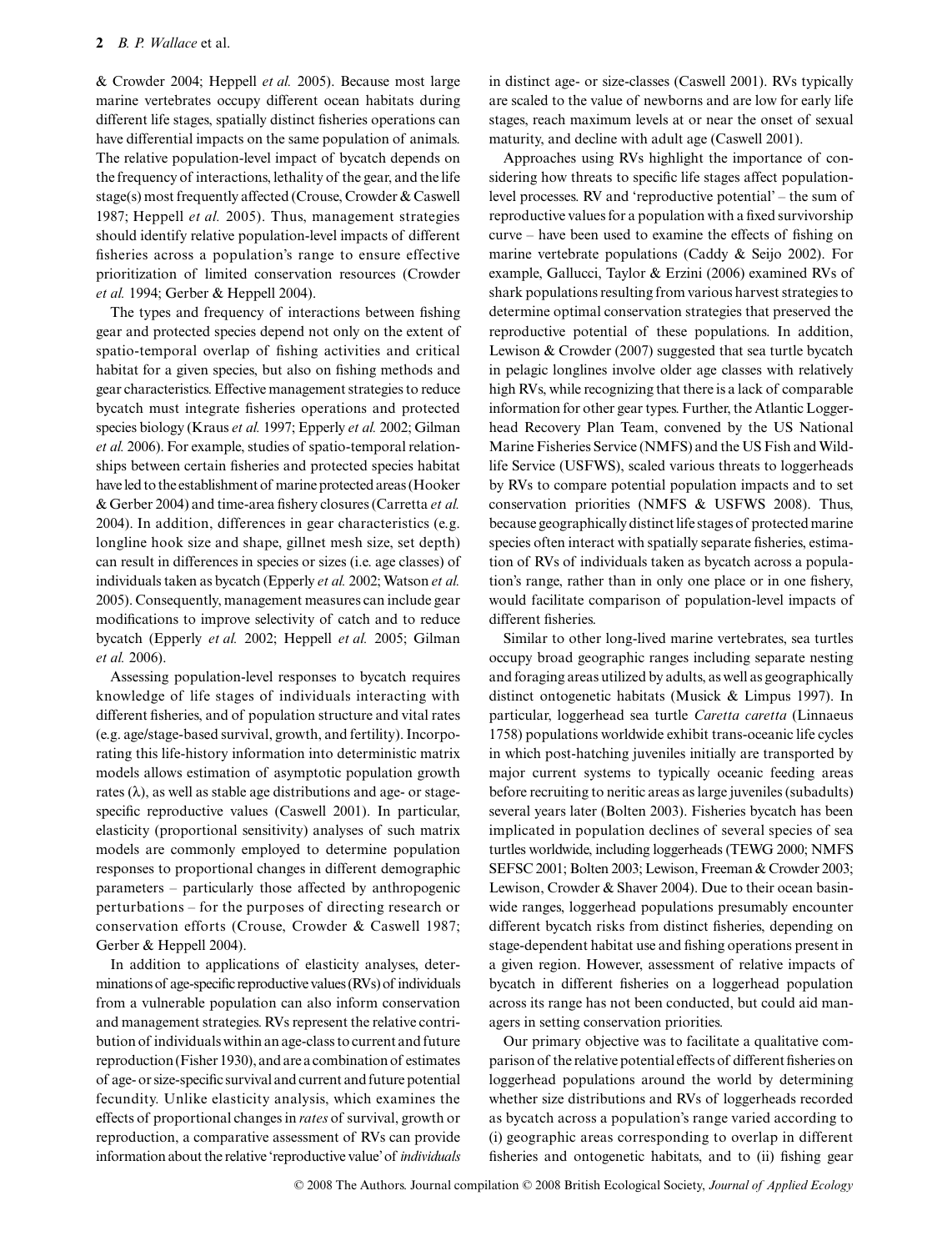characteristics. Our results, when considered with estimates of interactions and mortality rates of turtles in fisheries, reinforce the importance of integrating effects of threats to different life stages of marine vertebrates to enhance understanding of population-level responses to multiple perturbations.

## **Methods**

## BODY SIZE DISTRIBUTIONS OF LOGGERHEADS INTERACTING WITH GLOBAL FISHERIES

We used published research and fisheries observer data (obtained by official data request: US NMFS Southeast Fisheries Science Center and Pacific Island Fisheries Science Center) to compile or construct body size (carapace length) distributions of loggerheads taken as bycatch (observed interactions with fishing gear) in various global fisheries or of beach-stranded loggerheads (often used as a proxy for fisheries-related bycatch mortality; e.g. Crowder, Hopkins-Murphy & Royle 1995; TEWG 2000; Gardner & Nichols 2001; Lewison, Crowder & Shaver 2003). Loggerhead size data were available for samples from the North Atlantic (NA), the North Pacific (NP) and the Mediterranean (Table 1). Because turtle size data were recorded using multiple methods (e.g. curved and straight carapace length), we

converted all straight carapace length data to notch-to-tip standard curved carapace length (CCL) following Teas (1993).

## CALCULATION OF RVS FROM SIZE-SPECIFIC BYCATCH DATA

To calculate 'intrinsic' RVs (i.e. assuming natural survival and mortality schedules) for loggerheads taken as bycatch in a particular area and fishery, we used deterministic, female-based, age-structured (Leslie) matrix models to estimate the average RV for each age class and applied those RVs to each bycatch sample based on the estimated range of age classes affected by a particular fishery. First, we derived age distributions from the size distributions given for each bycatch sample using the von Bertalanffy growth function (VBGF). Because the vital rates for many loggerhead populations are unknown, we constructed matrix models under two different scenarios – 'slow growth–high reproduction' and 'fast growth–low reproduction' – with the intent of bracketing natural variation and uncertainty in demographic parameters. The 'slow' and 'fast' growth parameters indicated early or late onset of maturity, respectively (see Table 2 for parameter values associated with each scenario). The fecundity terms (number of female offspring adult female<sup>-1</sup> year<sup>-1</sup>) were based on estimates of 4·1 clutches, 115 eggs per clutch, 0·7 egg survival, and 0·5 sex ratio (Heppell *et al.* 2003), and a 2- or a 3-year remigration interval for 'high' and 'low' fecundity, respectively. The combinations

**Table 1.** Data sets with reported loggerhead size distributions. Abbreviations for 'Data type': LL-ALB, albacore tuna longlines; LL-SWO, swordfish longlines; LL-BFT, bluefin tuna longlines

| Population     | Bycatch area  | Period    | Data type         | Source                     |  |
|----------------|---------------|-----------|-------------------|----------------------------|--|
| North Atlantic | US ATL        | 1992-2004 | Longline          | NMFS-SEFSC observer data   |  |
|                | US ATL        | 1996-1997 | <b>Strandings</b> | <b>TEWG 2000</b>           |  |
|                | Azores        | 2000      | Longline          | Bolten 2003                |  |
| North Pacific  | Mexico        | 1999      | Strandings        | Gardner & Nichols 2001     |  |
|                | Hawaii        | 1999-2005 | Longline          | NMFS-PIFSC observer data   |  |
|                | North Pacific | 1990-1992 | Gillnet           | Wetherall et al. 1993      |  |
| Mediterranean  | Spain         | 1999-2000 | Longline          | Camiñas & Valeira 2001     |  |
|                | Spain         | 1999-2000 | LL-ALB            | Camiñas & Valeira 2001     |  |
|                | Spain         | 1999-2000 | LL-SWO            | Camiñas & Valeira 2001     |  |
|                | Spain         | 1999-2000 | LL-BFT            | Camiñas & Valeira 2001     |  |
|                | Italy         | 1999-2000 | Longline          | De Metrio & Deflorio 2001  |  |
|                | Italy         | 1999-2000 | $LL-ALB$          | De Metrio & Deflorio 2001  |  |
|                | Italy         | 1999-2000 | LL-SWO            | De Metrio & Deflorio 2001  |  |
|                | Italy         | 1999–2000 | Trawl             | De Metrio & Deflorio 2001  |  |
|                | Turkey        | 1995–1996 | Strandings        | Oruc, Demirayak & Sat 1997 |  |

**Table 2.** Stage designation parameters for two different Leslie matrix models; one for North Atlantic and North Pacific loggerhead populations, and the other for Mediterranean loggerheads. See text for details on methods

| Populations     | <b>Stage</b>                      | Survival rates<br>(fast-slow) | <b>Size</b><br>(cm, SCCL) | Estimated age<br>(fast growth) | Estimated age<br>(slow growth) |
|-----------------|-----------------------------------|-------------------------------|---------------------------|--------------------------------|--------------------------------|
| North Atlantic, | Small oceanic juvenile            | $0.83 - 0.85$                 | < 44                      | $1 - 5$                        | $1 - 6$                        |
| North Pacific   | Small neritic juvenile            | $0.83 - 0.85$                 | $44 - 74.9$               | $6 - 13$                       | $7 - 18$                       |
|                 | Large neritic juvenile (subadult) | $0.83 - 0.85$                 | $75 - 98.9$               | $14 - 24$                      | $19 - 34$                      |
|                 | Adult                             | 0.90                          | $\geq 99$                 | $25+$                          | $35+$                          |
| Mediterranean   | Small oceanic juvenile            | $0.83 - 0.85$                 | $<$ 38                    | $1 - 6$                        | $1 - 8$                        |
|                 | Small neritic juvenile            | $0.83 - 0.85$                 | $38 - 69.9$               | $7 - 13$                       | $9 - 24$                       |
|                 | Large neritic juvenile (subadult) | $0.83 - 0.85$                 | $70 - 85.9$               | $14 - 24$                      | $25 - 34$                      |
|                 | Adult                             | 0.90                          | $\geq 86$                 | $25+$                          | $35+$                          |

© 2008 The Authors. Journal compilation © 2008 British Ecological Society, *Journal of Applied Ecology*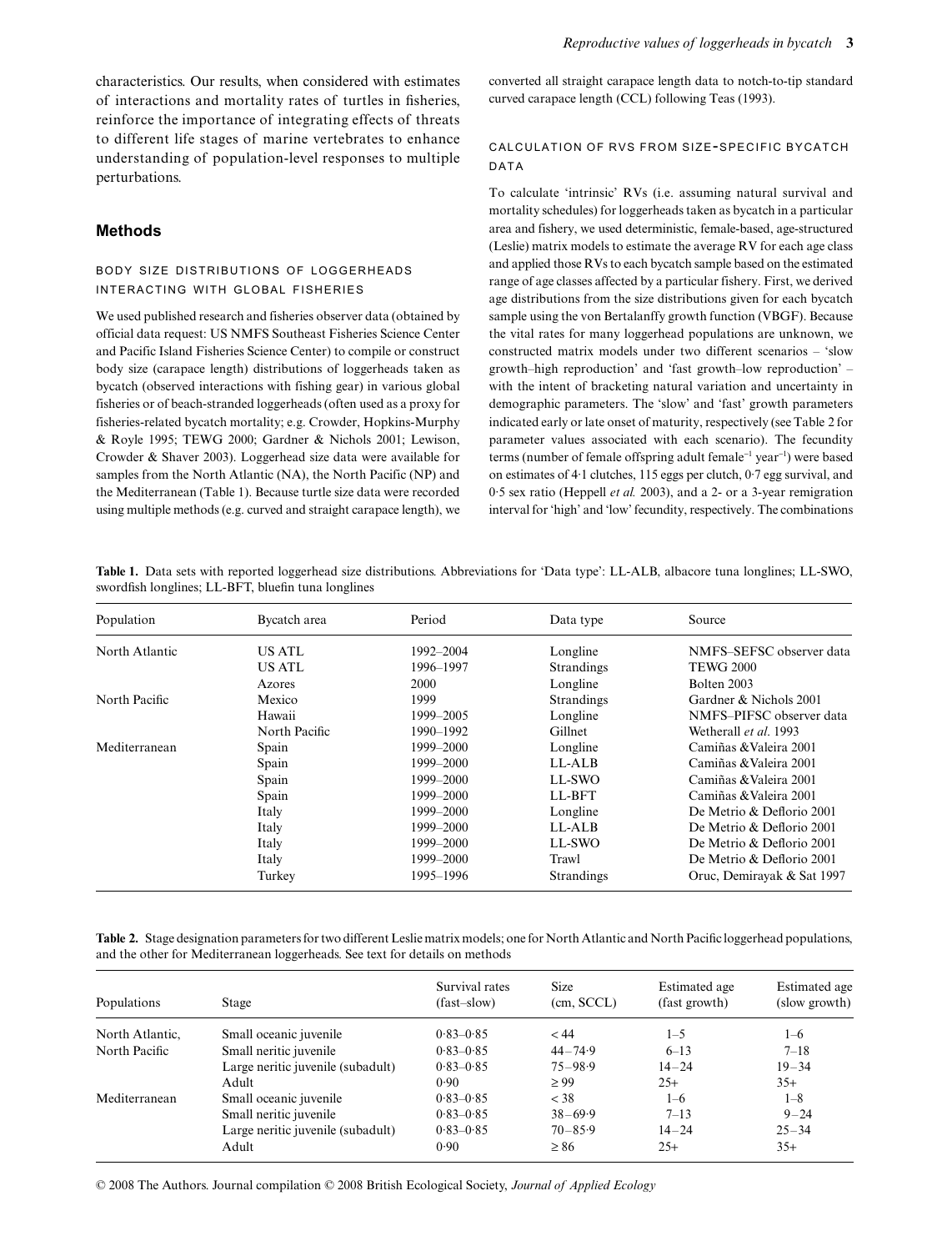of 'slow' growth with high reproduction and fast growth with low reproduction give the largest difference in potential adult RV. Because we incorporated first-year survival into the fecundity term (i.e. the models are based on a pre-breeding census; Caswell 2001), we did not include an egg/hatchling stage in the model.

Our models included four life stages generally following the stage designations of the Turtle Expert Working Group (TEWG) convened by NMFS from 1995–1999 (TEWG 2000): small oceanic juveniles, small neritic ('benthic' in TEWG 2000) juveniles, large neritic juveniles (subadults), and adults (Table 2). Because juvenile survival rates are poorly known, we incorporated a standardized juvenile survival rate estimate that resulted in  $\lambda = 1$  for each growth–fecundity scenario (Table 2) instead of assigning stage-specific survival rates for juveniles and subadults. We based our selection of values of age-stage relationships and adult survival rates for the matrix models on available literature values (TEWG 2000; Tiwari & Bjorndal 2000; NMFS SEFSC 2001; Heppell *et al.* 2003). Further, the final row/column of our matrices represented the adult stage because we assumed that all adult turtles had the same annual survival rate and because sea turtle life spans are unknown, following the method of Crowder *et al.* (1994). Because Mediterranean nesting females are typically smaller than nesting females from other global rookeries (Tiwari & Bjorndal 2000), we constructed a von Bertalanffy growth function and matrix model specifically for Mediterranean bycatch samples to estimate size-age relationships and RVs more appropriately for these individuals (Table 2). We then derived RVs from all matrix models to allow comparison across fisheries within basins and to prioritize relative threats of different fisheries to loggerhead populations.

RVs for each age class in the two alternative life-history models – given by the left eigenvector of the matrices – were calculated using poptools Add-in for Microsoft Excel (available through CSIRO: www.poptools.org) and scaled to the adult stage RV (adult  $RV = 1.0$ . This allowed us to compare the RVs of the bycatch samples using a common currency of 'adult equivalents,' as defined by the Atlantic Loggerhead Recovery Team (NMFS & USFWS 2008).

#### ASSUMPTIONS AND CAVEATS

Given the formidable gaps in knowledge of loggerhead demography and ecology, we were required to make several assumptions regarding fisheries-related mortality, size–age relationships, class-specific fisheries mortality estimates, and the degree of geographic overlap of distinct reproductive populations.

## *Strandings data as a proxy for fisheries-related turtle mortality*

Beach strandings of dead sea turtles represent a sub-sample of the total number of dead turtles present in a given region, including those associated with fisheries-related mortality (Lewison, Crowder & Shaver 2003). As such, beach strandings data can be useful metrics in population assessments because they accurately represent body size distributions of the in-water population (TEWG 2000; NMFS SEFSC 2001). However, parsing the relative contribution of fisheries-related mortalities from the overall number of beach strandings is not straightforward. Nonetheless, several studies have correlated patterns of beach strandings with seasonality and intensity of trawl fishing (Crowder, Hopkins-Murphy & Poyle 1995; TEWG 2000; Epperly *et al.* 2002; Lewison, Crowder & Shaver 2003). With these issues in mind, we discuss with caution our analyses of strandings data as a proxy for fisheries-related mortality.

#### *Size-at-age relationships and mortality estimates*

Size-specific growth rates and mortality rates are known in relatively few cases for sea turtles, but have enormous implications for understanding size–age relationships and population dynamics in different species (Chaloupka & Musick 1997). Stage designations (according to size) in our models were set rigidly, thus eliminating variability in age and size at which ontogenetic shifts occur. This resulted in disproportionately large differences in RVs corresponding to small differences in size of loggerheads taken as bycatch (see Results). Additionally, recent findings regarding behavioural dichotomies of juvenile (McClellan & Read 2007) and adult loggerheads (Hatase *et al.* 2002; Hawkes *et al.* 2006) highlight the potential importance of within-stage variation in several life-history traits, including growth rates and mortality rates. Incorporating such variability would more realistically approximate size and RV distributions of wild populations of loggerheads. Thus, given the uncertainty associated with assigning stage-specific juvenile survival rates, we chose to incorporate an average juvenile and subadult survival rate for all age classes in our models (Table 2).

Further, our analyses included all interactions between loggerheads and fisheries, without incorporating differential mortality rates associated with distinct fisheries based on size or stage. Because general trends in variability in size–age relationships and appropriate stage-specific mortality rates for loggerheads are poorly understood, we chose to simplify our models to approximate 'intrinsic' RVs of loggerheads according to reported values from empirical studies.

## *Geographic overlap of Mediterranean and Atlantic loggerhead populations*

Juveniles of both western Atlantic and eastern Mediterranean nesting populations occur in the western Mediterranean (Laurent *et al.* 1998) and their geographic ranges are influenced by ocean surface current dynamics (Carreras *et al.* 2006). Despite this well-established sympatry, we designated all loggerheads caught in Spanish longlines in the western Mediterranean to the Mediterranean population because reported size data from Camiñas & Valeira (2001) were not accompanied by data on the geolocations of interactions nor genetics for individual turtles upon which a valid geographic separation could be based.

## **Results**

#### SIZE AND RVS OF LOGGERHEAD BYCATCH SAMPLES

As expected, RVs derived from our matrix models and scaled to the adult stage increased from minimum values for small, young turtles to maximum values at the onset of sexual maturity (Fig. 1). North Atlantic (NA) and North Pacific (NP) loggerhead RVs peaked at larger sizes than did RVs of Mediterranean loggerheads (Fig. 1a) due to the observed differences in adult body size and the growth functions and matrix models that we applied to these populations. With respect to size (Fig. 1a) and age (Fig. 1b), RVs increased more rapidly in the fast growth–low reproduction scenarios (i.e. where turtles reached sexual maturity at younger ages) than in slow growth–high reproduction scenarios. Thus, both changes in fecundity and age at sexual maturity can affect RVs considerably. To simplify the remainder of this study, we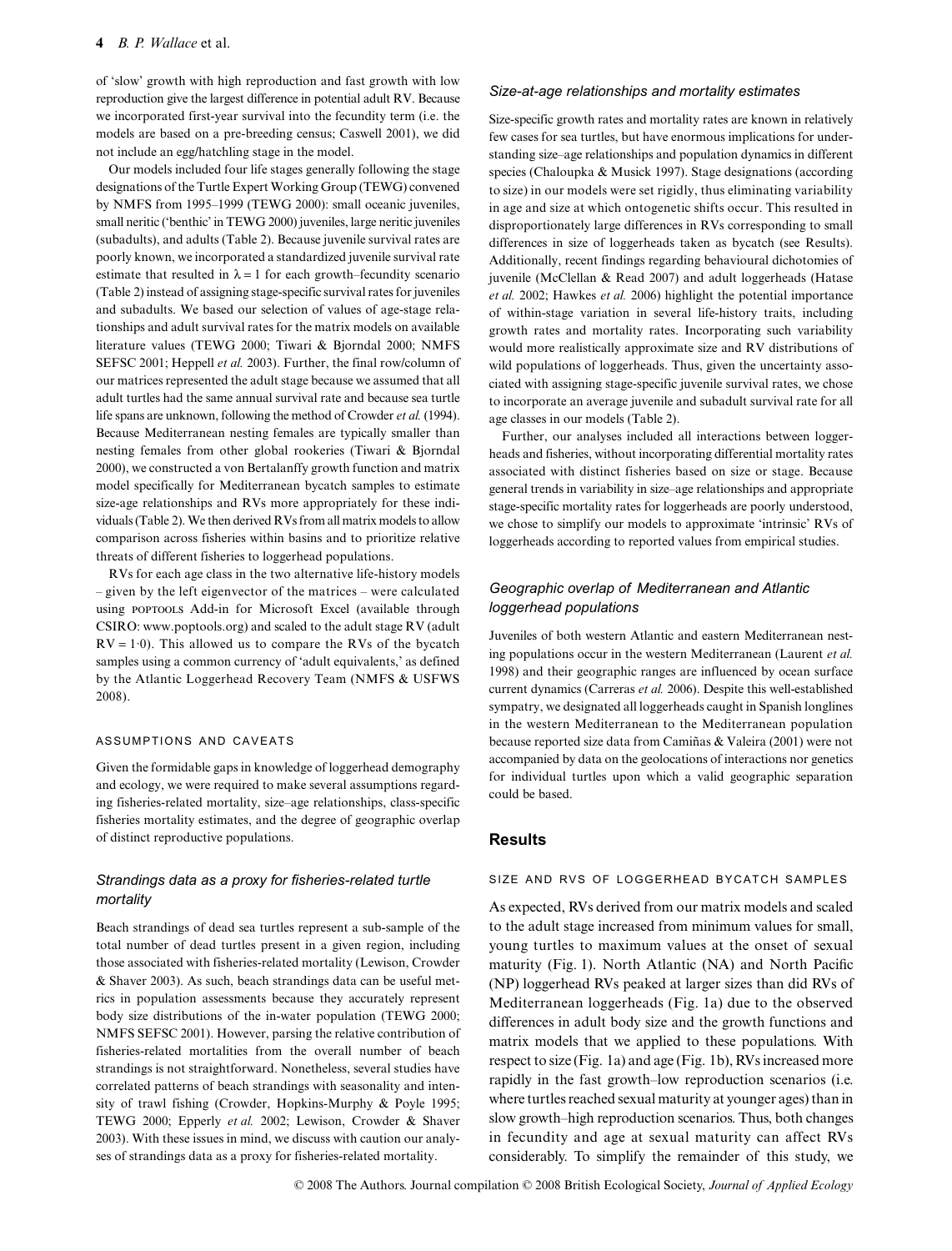

**Fig. 1.** Reproductive values (scaled to adults) of North Atlantic, North Pacific, and Mediterranean loggerhead populations relative to (a) size [curved carapace length (SCCL)] and to (b) estimated age with two different growth-fecundity scenarios.

**Table 3.** Mean sizes, estimated ages, and reproductive values of loggerheads taken as bycatch in global fisheries arranged by geographic population. Ages were derived from von Bertalanffy growth functions under 'fast' and 'slow' growth scenarios, respectively, and reproductive values (scaled to the adult stage) were calculated based on 'slow growth, high reproduction' and 'fast growth, low reproduction' scenarios, respectively. See text and **Table 1** for details on methods and input parameters. Mortality rates and estimated total interactions were from \*NMFS (2001); †Epperly *et al.* (2002) for US trawl fishery; ‡Gilman *et al.* (2006). Mortality rates in bold indicate inclusion of post-release mortality estimates. NA, not available

| Population     | Bycatch area           | N<br>(body)<br>sizes) | Mean size<br>(SCCL;<br>$cm)$ ( $\pm SD$ ) | Size range<br>(SCCL; cm) | Mean<br>estimated<br>ages (year) | Mean<br>reproductive<br>values | Reported<br>mortality<br>rate $(\% )$ | Estimated total<br>interactions<br>(no. of turtles year <sup>-1</sup> ) |
|----------------|------------------------|-----------------------|-------------------------------------------|--------------------------|----------------------------------|--------------------------------|---------------------------------------|-------------------------------------------------------------------------|
| North Atlantic | <b>US ATL-LL</b>       | 319                   | 75.2(15.2)                                | $39 - 118$               | $14.4 - 19.8$                    | $0.20 - 0.25$                  | $17 - 42*$                            | 989*                                                                    |
|                | US ATL-strandings      | 2583                  | 78.5(16.6)                                | $49 - 120$               | $16.1 - 22.3$                    | $0.28 - 0.32$                  | 39†                                   | 10 000-60 000†                                                          |
|                | Azores-LL              | 232                   | 50.0(7.4)                                 | $25 - 75$                | $6.1 - 8.5$                      | $0.02 - 0.04$                  | NA                                    | NA                                                                      |
| North Pacific  | Mexico-strandings      | 141                   | 58.8(12.6)                                | $23 - 86$                | $8.6 - 11.6$                     | $0.03 - 0.07$                  | <b>NA</b>                             | <b>NA</b>                                                               |
|                | Hawaii-LL              | 44                    | 64.8(9.9)                                 | $51 - 91$                | $10.2 - 13.8$                    | $0.05 - 0.10$                  | 15 <sup>†</sup>                       | 3001                                                                    |
|                | North Pacific-driftnet | 144                   | 47.6(20.1)                                | $12 - 90$                | $6.3 - 8.4$                      | $0.03 - 0.06$                  | 27                                    | 5000                                                                    |
| Mediterranean  | Spain-LL (ALL)         | 671                   | 54.4(11.6)                                | $20 - 80$                | $11 \cdot 1 - 15 \cdot 4$        | $0.07 - 0.12$                  | 4.0                                   | NA.                                                                     |
|                | Spain-LL ALB           | 117                   | 39.1(9.6)                                 | $20 - 79$                | $6.6 - 8.8$                      | $0.02 - 0.05$                  | 4.3                                   | NA                                                                      |
|                | Spain-LL BFT           | 217                   | 59.8(8.2)                                 | $40 - 79$                | $12.8 - 17.8$                    | $0.09 - 0.14$                  | 3.9                                   | NA                                                                      |
|                | Spain-LL SWO           | 337                   | 56.3(9.5)                                 | $31 - 80$                | $11.6 - 16.1$                    | $0.07 - 0.12$                  | $4-1$                                 | 626-3090                                                                |
|                | Italy-LL (ALL)         | 216                   | $41 \cdot 1 (10 \cdot 3)$                 | $19 - 77$                | $7.1 - 9.5$                      | $0.02 - 0.05$                  | NA                                    | NA                                                                      |
|                | Italy-LL ALB           | 85                    | 36.9(7.3)                                 | $20 - 61$                | $5.9 - 7.8$                      | $0.01 - 0.04$                  | $\mathbf{0}$                          | $74 - 132$                                                              |
|                | Italy-LL SWO           | 131                   | 43.8(11.1)                                | $19 - 77$                | $7.9 - 10.7$                     | $0.03 - 0.06$                  | $\theta$                              | $36 - 106$                                                              |
|                | Italy-trawl            | 61                    | 53.9(11.4)                                | $25 - 85$                | $10.8 - 15.0$                    | $0.07 - 0.12$                  | 14                                    | 613-6563                                                                |
|                | Turkey-trawl           | 86                    | 56.5(20.9)                                | $30 - 110$               | $12.0 - 17.0$                    | $0.17 - 0.21$                  | 13                                    | <b>NA</b>                                                               |

present RV results for only the slow growth, high fecundity scenario from each population because it most closely represents reported population means for these parameters (Tiwari & Bjorndal 2000; Heppell *et al.* 2003).

## NORTH ATLANTIC

Sizes of loggerheads taken as bycatch in the NA were smallest in Azores longlines, larger in US Atlantic longlines, and largest in US Atlantic strandings (presumed to partially represent interactions with the US shrimp trawl fishery; Crowder, Hopkins-Murphy & Royle 1995; TEWG 2000) ( $F_{2,3230}$  = 272·7, *P* < 0·0001; Table 3). Over 98% of loggerheads that interacted with the Azores longline fishery were small juveniles (< 75 cm), whereas only about 50% of loggerheads in US Atlantic longlines and US Atlantic strandings were

small juveniles, with the remainder comprised of large neritic juveniles (subadults) and adults (Fig. 2a). RVs increased following the size and life-stage distribution patterns for NA loggerhead bycatch (stranding) samples (Fig. 2b).

#### NORTH PACIFIC

Sizes of loggerheads caught in the NP driftnet fishery were significantly smaller than the other bycatch (strandings) samples in the NP  $(F_{2,326} = 27.2, P < 0.0001;$  Table 3). Whereas nearly 32% of the loggerheads that interacted with the NP driftnet fishery were oceanic juveniles (< 44 cm SCCL), only 0–12% of loggerheads in Mexico strandings and caught in the Hawaiian longline fishery were oceanic juveniles (Fig. 2c). RVs increased following the size and life-stage distribution trends for NP loggerhead bycatch (strandings) samples (Fig. 2d).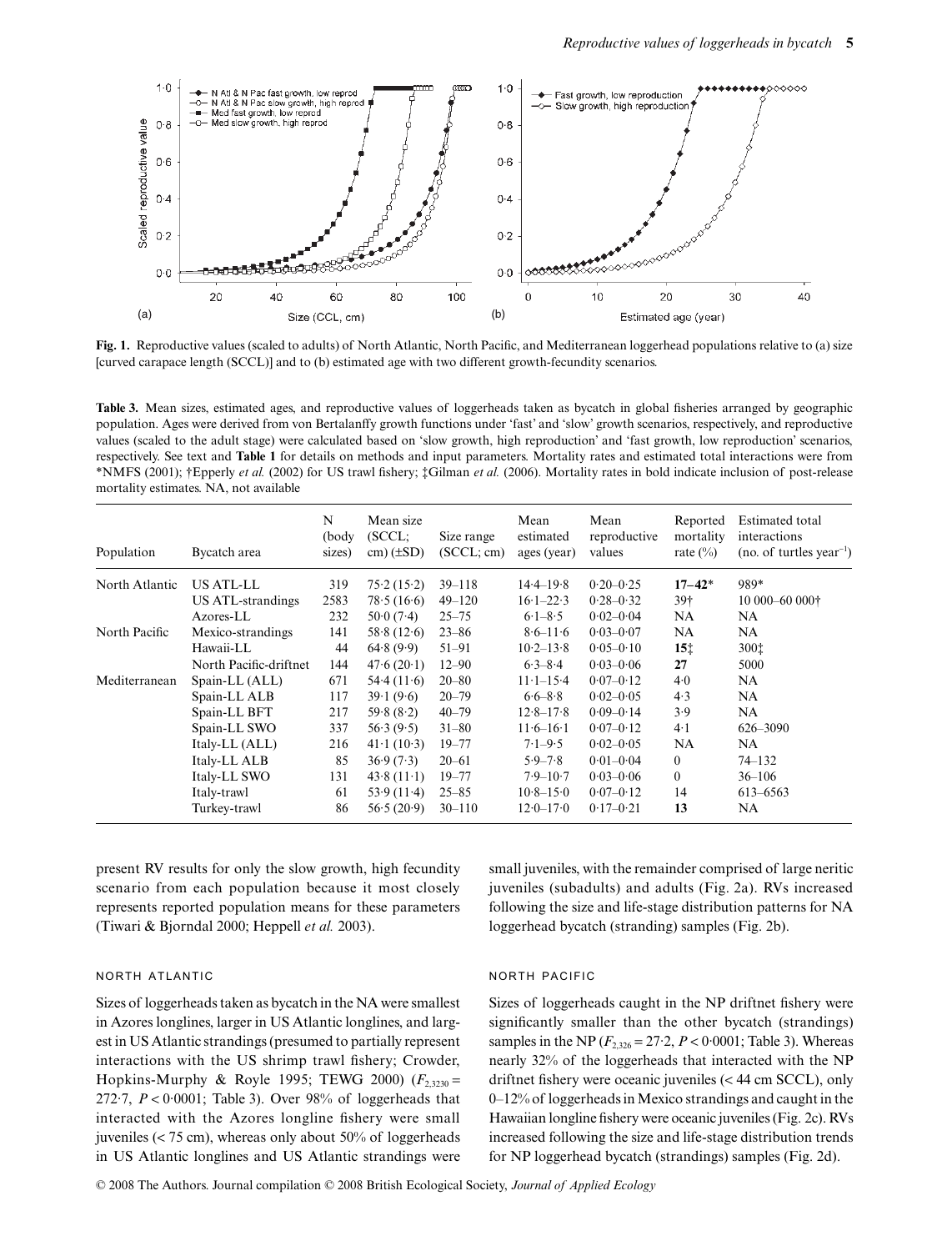

**Fig. 2.** Relative proportions of life stages (left column) and reproductive values (scaled to adults; right column) of loggerhead bycatch samples from fisheries in the (a, b) North Atlantic, (c, d) North Pacific, (e, f ) Mediterranean, and (g, h) Spanish longline fisheries.

© 2008 The Authors. Journal compilation © 2008 British Ecological Society, *Journal of Applied Ecology*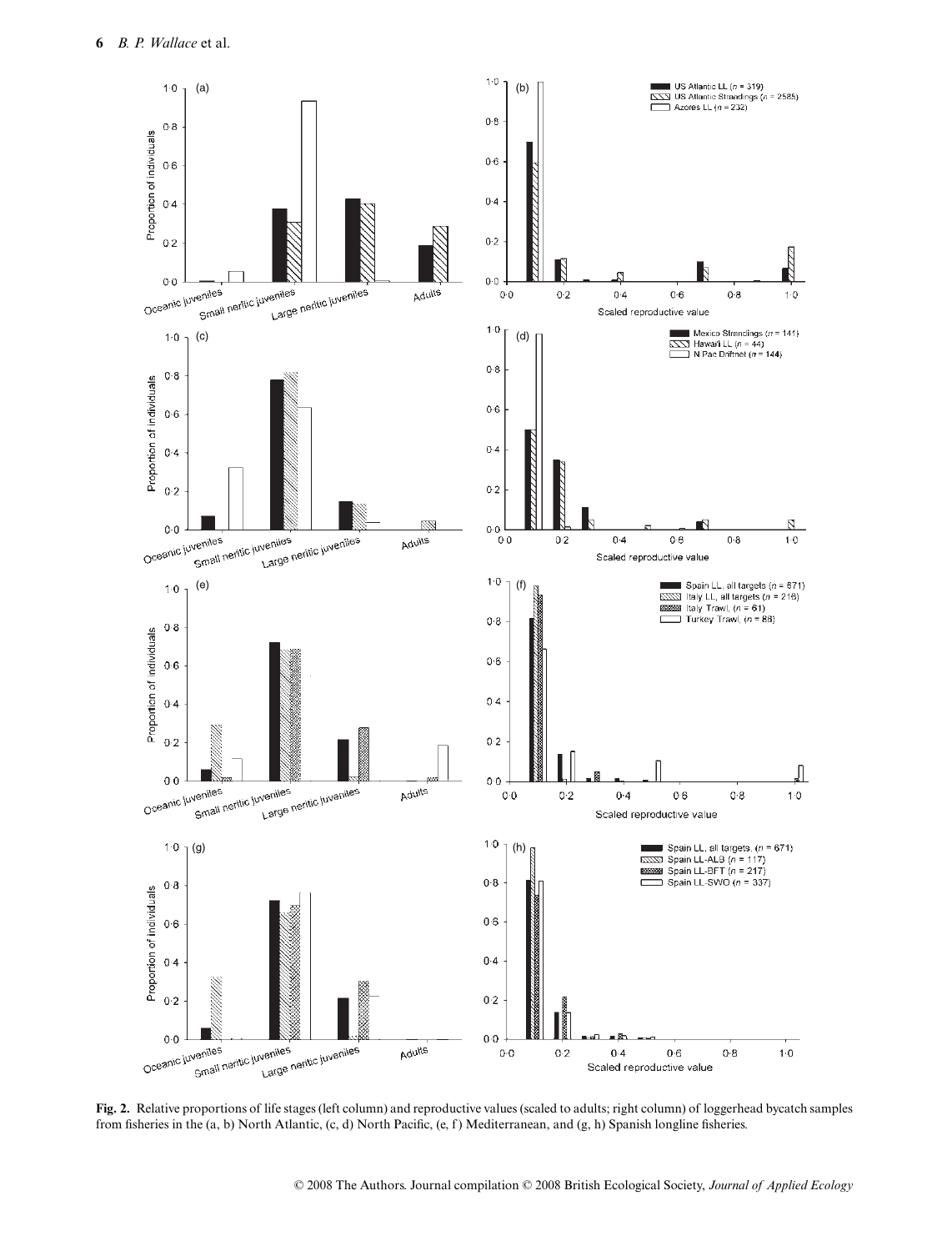## MEDITERRANEAN

Sizes of loggerheads increased across bycatch samples from Italian longlines to Spanish longlines and Italian trawls to Turkish trawls; however, only Italian longline loggerhead sizes were significantly smaller than the other Mediterranean groups  $(F_{3,1030} = 68.2, P < 0.0001$ ; Table 3). Loggerheads taken as bycatch in the Italian longline fishery yielded the lowest average RVs (> 40% oceanic juveniles), whereas loggerhead RV increased from Spanish longline (9% oceanic juveniles) and Italian trawl fisheries (8% oceanic juveniles) to the Turkish trawl fishery (34% subadults and adults) (Table 3; Fig. 2e,f ).

There were also significant differences in sizes and RVs of loggerheads taken as bycatch in Spanish and Italian longlines depending upon target species of sets. In the Spanish longline fishery, loggerhead sizes were smallest in albacore tuna *Thunnus alalunga* (ALB) sets, larger in swordfish *Xiphias gladius* (SWO) sets, and largest in bluefin tuna *Thunnus thynnus* (BFT) sets (*F*2,668 = 208·9, *P* < 0·0001; Table 3). RVs increased following the size distribution patterns among these target species in Spanish longline sets, with ALB sets catching nearly 50% oceanic juveniles and SWO and BFT sets catching < 2% oceanic juveniles (Fig. 2g,h). Likewise, loggerheads caught in Italian longlines targeting SWO were significantly larger than those caught in ALB longlines  $(F_{1,215} = 49.4, P < 0.0001;$ Table 3). Italian longlines targeting ALB caught significantly fewer reproductively valuable loggerheads (~60% oceanic juveniles) than did Italian longlines targeting SWO (~30% oceanic juveniles) (Table 3).

#### **Discussion**

Patterns of size distributions and RVs of loggerhead turtles taken as bycatch (or beach-stranded) generally reflected overlap between fisheries activities and ontogenetic habitats for different life stages of loggerheads and also revealed how different gear types influence the size of turtles taken as bycatch. Our approach combining published field data with basic life-history models provides a useful framework for conservation decision-makers to compare population-level impacts of fishery activities that disproportionally affect certain life stages. Application of this approach could also improve conservation strategies for populations of other long-lived marine vertebrates.

It is important to point out that evaluating the relative impact of several fisheries on marine megafauna populations requires consideration of the total number of interactions with each fishery, the estimated mortality rate for that gear type, and the mean RV for the size- or age-distribution of animals caught and killed. By itself, the RV calculation simply allows the effects of bycatch to be compared with a 'common currency'; a fishery that kills a large number of low RV animals may have a greater impact than one that kills a small number of high RV animals. There is considerable uncertainty in empirical estimates of interactions and mortality rates for many fisheries; such data are unavailable for many fisheries (Table 3).

This uncertainty could be addressed, in part, by enhancing the extent and quality of independent fisheries observer coverage in most of the world's fishing fleets because most observer programmes cover only a small proportion of the total effort in a given fishery across its geographic range of operation (NMFS 2001). Additionally, although there are relatively few available post-release mortality rates of turtles released alive after interactions with fishing gear, improved estimates are possible through strategic deployment of satellite transmitters on turtles taken as bycatch and subsequently released (Swimmer *et al.* 2006). Nonetheless, our analysis of RVs of loggerheads in bycatch is the first global comparison of fisheries' impacts on widespread marine vertebrate populations, and thus serves as an important starting point for further research.

#### RVS ACROSS GEOGRAPHIC AREAS

Differences in sizes and RVs of loggerheads taken as bycatch in distinct geographic areas varied significantly with ontogenetic habitats in each ocean basin we examined. In general, loggerheads caught in trawl gear were larger and had higher RVs than those caught in longlines (Table 3), probably reflecting spatial overlaps between these fisheries operations and differences in habitat use (i.e. larger juveniles and adults interacting with trawls in neritic habitats and smaller juveniles interacting with longlines in oceanic and pelagic habitats). Small loggerhead sizes and low RVs corresponded to longline bycatch in oceanic waters that are well-established developmental habitats for small juvenile loggerheads near the Azores in the NA (Bjorndal, Bolten & Martins 2000a; Bolten 2003) and in the Mediterranean (Laurent *et al.* 1998; Carreras *et al.* 2006). In contrast, larger juveniles and adults tend to occupy neritic habitats on the North American continental shelf (Crouse, Crowder & Caswell 1987; Bjorndal *et al.* 2000b; Bolten 2003) and in the eastern Mediterranean basin (Margaritoulis *et al.* 2003) where trawl fisheries tend to operate (Oruc, Demirayak & Sat 1997; Epperly *et al.* 2002; De Metrio & Deflorio 2001). While the overall impact of these fisheries on loggerhead populations depends on the total number of interactions, we speculate that loggerhead bycatch in trawls has a larger impact than longline gear in both basins because the estimated total loggerhead mortality in the US Atlantic trawl fishery is thought to exceed that estimated for the US Atlantic longline fishery by more than two orders of magnitude, and reported loggerhead mortality rates in the Mediterranean were higher in trawls than in longlines (Table 3). Thus, our results suggest that effective management of loggerhead bycatch in trawl gear should be one of the top priorities for conservation of loggerhead populations worldwide.

In the NP, juvenile loggerheads from Japanese nesting beaches tend to settle in coastal foraging habitats off México before returning to the western Pacific as neritic subadults (Peckham *et al.* 2007), making the subtropical transition zone current system north of Hawai'i an important corridor for developmental migrations of loggerheads (Polovina *et al.* 2006). While total estimated loggerhead mortality appeared to be greatest in the NP driftnet fishery (Table 3) (~90% were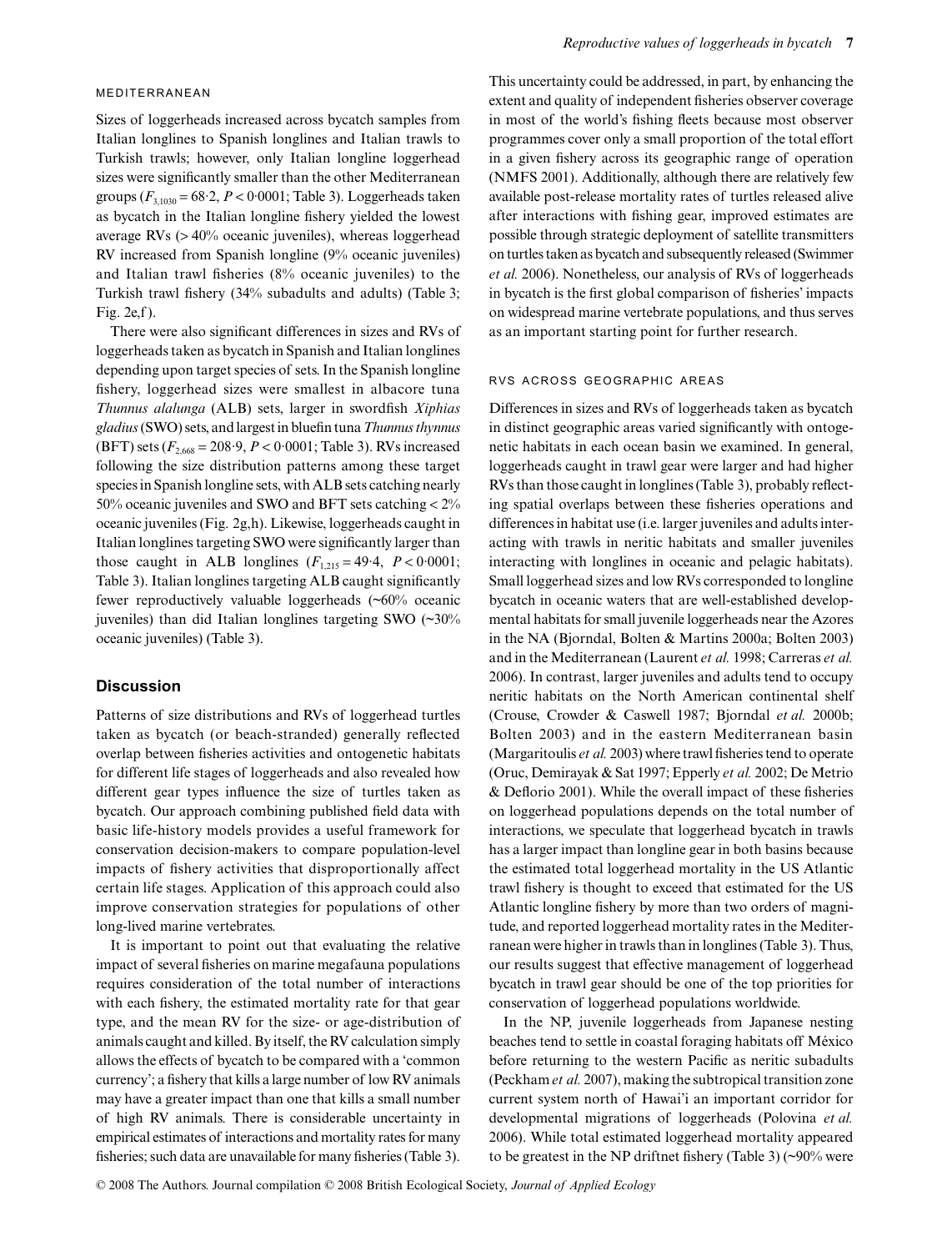small juveniles), Peckham *et al*. (2007) recently reported that artisanal fisheries off México are likely to have a similar or greater impact because of the high mortality of large juvenile and subadult loggerheads (> 1000 year<sup>−</sup><sup>1</sup> ) documented in just two small fleets. Fortunately, ongoing efforts to reduce bycatch on juvenile foraging grounds and reproductive areas in the NP show promise for increasing juvenile and adult recruitment in these populations (Peckham *et al.* 2007). Considering the findings discussed in this section, adequate quantification of sea turtle–fishing gear interactions – especially in trawls and artisanal fisheries – is vital to rigorous evaluation of relative impacts of different fisheries to sea turtle populations.

#### RVS ACROSS FISHERIES METHODS AND GEAR TYPES

Spatio-temporal differences in fisheries operations and characteristics of fishing gear can determine catch selectivity, including size of individuals taken as bycatch (TEWG 2000; Epperly *et al.* 2002; Lewison & Crowder 2007). In the Mediterranean, the apparent geographic separation of fishing activity by target (ALB, SWO, BFT; Camiñas & Valeira 2001) corresponds roughly to the geographic separation of eastern Mediterranean- and western Atlantic-origin juvenile loggerheads in the same area (Carreras *et al.* 2006). Because eastern Mediterranean adult loggerheads are typically smaller than their western Atlantic counterparts (Tiwari & Bjorndal 2000), it is possible that juveniles from these two populations also reflect this size difference, thus resulting in BFT and SWO sets interacting with larger turtles of western Atlantic origin and ALB sets interacting with smaller turtles of eastern Mediterranean origin. Unfortunately, concomitant size, genetic, and location data were not available for individual turtles taken as bycatch in these fisheries, thus precluding a thorough analysis of this question. Future studies that elucidate relative impacts of fisheries affecting different loggerhead populations simultaneously would be highly relevant to current conservation efforts, especially considering the declining status of many loggerhead nesting rookeries in both of these regions (Ehrhart, Bagley & Redfoot 2003; Margaritoulis *et al.* 2003).

In addition to spatio-temporal factors, differences in fishing gear characteristics also influence size distributions and RVs of animals taken as bycatch. For example, hook size and shape in longline sets can be primary factors in determining frequency and severity of sea turtle bycatch (Watson *et al.* 2005). Interestingly, the bycatch size distribution of Azorean loggerheads in longline sets targeting SWO was significantly larger than the overall size distribution of turtles present in Azorean waters in 2000 (Bolten 2003); this pattern persisted over 4 years of data collection (A.B. Bolten, personal communication). In addition, within the Spanish and Italian longline fisheries, sets targeting ALB were shallower (in depths frequently inhabited by small juvenile loggerheads; Bolten 2003), used smaller hooks and smaller baits, and caught smaller, earlier life stage turtles than sets targeting SWO and BFT (Camiñas & Valeira 2001; De Metrio & Deflorio 2001) (Table 3; Fig. 2g,h). Similarly, although the Hawaiian longline and NP driftnet operations occurred in roughly the same geographic area of the NP (Wetherall *et al.* 1993; Gilman *et al.* 2006), loggerheads caught in driftnets were significantly smaller and had lower RVs (Table 3; Fig. 2c,d). Further, standard deviations of loggerhead sizes associated with driftnet and trawl fisheries (or beach-stranded loggerheads) were greater than those associated with longline gear (Table 3). Our results demonstrate that loggerhead size and RV patterns were related to (i) spatio-temporal overlap of loggerhead habitat use and fisheries, and to (ii) size-selectivity of gear characteristics, including a hook size–body size relationship that precluded bycatch of smaller juvenile loggerhead turtles on large longline hooks (Bolten 2003; Watson *et al.* 2005; Gilman *et al.* 2006) and lower size-selectivity of driftnet and trawl gear relative to longline gear. Therefore, knowing both the size classes of animals present, as well as the size classes of animals interacting with fisheries in an area, can facilitate identification of gear-specific characteristics that drive size-selectivity of bycatch.

## **Conclusions**

Fisheries bycatch has contributed to declines of several populations of long-lived marine vertebrates. Our findings underscore the importance of integrating spatio-temporal patterns of fisheries activities, gear characteristics, and animal life history and biology to assess the relative impacts of different fisheries operations on geographically widespread populations of marine megafauna. We recommend further applications of this approach to identify conservation priorities for populations of other marine vertebrates with life history (e.g. late maturity, long lifespan) and life-cycle traits (e.g. distinct ontogenetic habitats, separate breeding/feeding grounds) similar to sea turtles, such as seabirds, marine mammals and sharks. Future work should combine improved estimates of the relative magnitude of protected species bycatch in different fisheries with age-specific RVs to improve across-fisheries comparisons of population impacts.

## **Acknowledgments**

We thank the Project GloBAL (Global Bycatch Assessment of Long-lived Species) team, especially J.E. Moore, for helpful discussions. We also thank L. Avens, A.B. Bolten, and C. McClellan for comments and insights. S.K. was supported by the Fulbright Program and the Organization of American States. S.S.H. was partially supported through the Oregon Agricultural Experiment Station under project ORE00102. This work was supported by grants from the Gordon and Betty Moore Foundation to Project GloBAL, and from the Pelagic Fisheries Research Program to the Pacific–Atlantic Sea Turtle Assessment (PASTA) project.

## **References**

- Bjorndal, K.A., Bolten, A.B. & Martins, H.R. (2000a) Somatic growth model of juvenile loggerhead sea turtles *Caretta caretta*: duration of pelagic stage. *Marine Ecology Progress Series*, **202**, 265–272.
- Bjorndal, K.A., Bolten, A.B., Koike, B., Schroeder, B.A., Shaver, D.J., Teas, W.G. & Witzell, W.N. (2000b) Somatic growth function for immature loggerhead sea turtles, *Caretta caretta*, in southeastern U.S. waters. *Fishery Bulletin*, **99**, 240–246.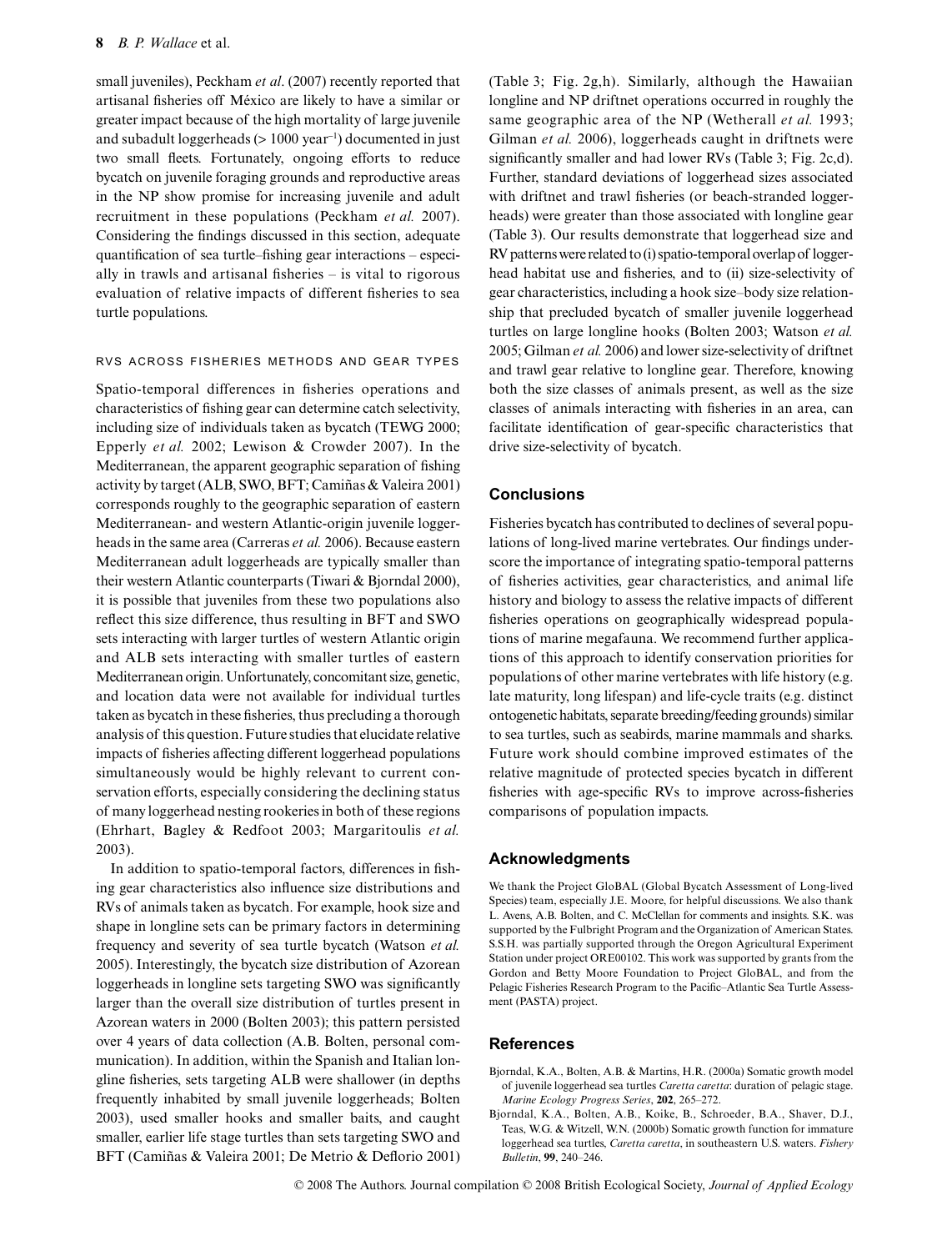- Bolten, A.B. (2003) Active swimmers-passive drifters: the oceanic juvenile stage of loggerheads in the Atlantic system. *Loggerhead Sea Turtles* (eds A.B. Bolten & B.E. Witherington), pp. 63–78. Smithsonian Institution Press, Washington, D.C.
- Caddy, J.F. & Seijo, J.C. (2002) Reproductive contributions foregone with harvesting: a conceptual framework. *Fisheries Research*, **59**, 17–30.
- Camiñas, J.A. & Valeira, J. (2001) The Spanish drifting longline monitoring program. *Assessing Marine Turtle Bycatch in European Drifting Longline and Trawl Fisheries for Identifying Fishing Regulations* (eds L. Laurent, J.A. Camiñas, P. Casale, M. Deflorio, G. De Metrio, A. Kapantagakis, D. Margaritoulis, C.Y. Politou & J. Valeiras), pp. 73–136. Project-EC-DG Fisheries 98–008. Joint project of BIOINSIGHT, IEO, IMBC, STPS and University of Bari, Villeurbanne, France.
- Carreras, C., Pont, S., Malffucci, F., Pascual, M., Barceló, A., Bentivegna, F., Cardona, L., Alegre, F., SanFélix, M., Fernández, G. & Aguilar, A. (2006) Genetic structuring of immature loggerhead sea turtles (*Caretta caretta*) in the Mediterranean Sea reflects water circulation patterns. *Marine Biology*, **149**, 1269–1279.
- Carretta, J.V., Price, T., Petersen, D. & Read, R. (2004) Estimates of marine mammal, sea turtle, and seabird mortality in the California drift gillnet fishery for swordfish and thresher shark, 1996–2002. *Marine Fisheries Review*, **66**, 21–30.
- Caswell, H. (2001) *Matrix Population Models: Construction, Analysis, and Interpretation*, 2nd edn. Sinauer Associates, Sunderland, MA, USA.
- Chaloupka, M.Y. & Musick, J.A. (1997) Age, growth, and population dynamics. *The Biology of Sea Turtles* (eds P.L. Lutz & J.A. Musick), pp. 233–276. CRC Press, Boca Raton, FL, USA.
- Crouse, D.T., Crowder, L.B. & Caswell, H. (1987) A stage-based population model for loggerhead sea turtles and implications for conservation. *Ecology*, **68**, 1412–1423.
- Crowder, L.B., Crouse, D.T., Heppell, S.S. & Martin, T.H. (1994) Predicting the impact of Turtle Excluder Devices on loggerhead sea turtle populations. *Ecological Applications*, **4**, 437– 445.
- Crowder, L.B., Hopkins-Murphy, S.R. & Royle, A. (1995) Estimated effect of Turtle-Excluder Devices (TEDs) on loggerhead sea turtle strandings with implications for conservation. *Copeia*, **1995**, 773–779.
- De Metrio, G. & Deflorio, M. (2001) The Italian drifting longline monitoring program. *Assessing Marine Turtle Bycatch in European Drifting Longline and Trawl Fisheries for Identifying Fishing Regulations* (eds L. Laurent, J.A. Camiñas, P. Casale, M. Deflorio, G. De Metrio, A. Kapantagakis, D. Margaritoulis, C.Y. Politou & J. Valeiras), pp. 33–72. Project-EC-DG Fisheries 98–008. Joint project of BIOINSIGHT, IEO, IMBC, STPS and University of Bari, Villeurbanne, France.
- Ehrhart, L.M., Bagley, D.A. & Redfoot, W.E. (2003) Loggerhead turtles in the Atlantic Ocean: geographic distribution, abundance and population status. *Loggerhead sea turtles* (eds A.B. Bolten & B.E. Witherington), pp. 157–174. Smithsonian Institution Press, Washington, D.C.
- Epperly, S., Avens, L., Garrison, L., Henwood, T., Hoggard, W., Mitchell, J., Nance, J., Poffenberger, J., Sasso, C., Scott-Denton, E. & Yeung, C. (2002) Analysis of sea turtle bycatch in the commercial shrimp fisheries of southeast U.S. waters and the Gulf of Mexico. US Department of Commerce, NOAA Technical Memorandum NMFS-SEFSC-490.
- Fisher, R.A. (1930) *The Genetical Theory of Natural Selection*. Oxford University Press, London, UK.
- Gallucci, V.F., Taylor, I.G. & Erzini, K. (2006) Conservation and management of exploited shark populations based on reproductive value. *Canadian Journal of Fisheries and Aquatic Science*, **63**, 931–942.
- Gardner, S.C. & Nichols, W.J. (2001) Assessment of sea turtle mortality rates in the Bahía Magdalena region, Baja California Sur, México. *Chelonian Conservation and Biology*, **41**, 197–199.
- Gerber, L.R. & Heppell, S.S. (2004) The use of demographic sensitivity analysis in marine species conservation planning. *Biological Conservation*, **120**, 121– 128.
- Gilman, E., Kobayashi, D., Swenarton, T., Dalzell, P., Kinan, I. & Brothers, N. (2006) *Efficacy and Commercial Viability of Regulations Designed to Reduce Sea turtle Interactions in the Hawai'i-based Longline Swordfish Fishery*. Western Pacific Regional Fishery Management Council, Honolulu, HI, USA.
- Hatase, H., Takai, N., Matsuzawa, Y., Sakamoto, W., Omuta, K., Goto, K., Arai, N. & Fujiwara, T. (2002) Size-related differences in feeding habitat use of adult female loggerhead turtles *Caretta caretta* around Japan determined by stable isotope analyses and satellite telemetry. *Marine Ecology Progress Series*, **233**, 273–281.
- Hawkes, L.A., Broderick, A.C., Coyne, M.S., Godfrey, M.H., Lopez-Jurado, L.F., Lopez-Suarez, P., Merino, S.E., Varo-Cruz, N. & Godley, B.J. (2006) Phenotypically linked dichotomy in sea turtle foraging requires multiple conservation approaches. *Current Biology*, **16**, 990–995.
- Heppell, S.S., Crowder, L.B., Crouse, D.T., Epperly, S.P. & Frazer, N.B. (2003) Population models for Atlantic loggerheads: past, present, and future. *Loggerhead Sea Turtles* (eds A.B. Bolten & B.E. Witherington), pp. 255–273. Smithsonian Institution Press, Washington, D.C.
- Heppell, S.S., Heppell, S.A., Read, A.J. & Crowder, L.B. (2005) Effects of fishing on long-lived marine organisms. *Marine Conservation Biology: the Science of Maintaining the Sea's Biodiversity* (eds E.A. Norse & L.B. Crowder), pp. 211–231. Island Press, Washington, D.C.
- Hooker, S.K. & Gerber, L.R. (2004) Marine reserves as a tool for ecosystembased management: the potential importance of megafauna. *BioScience*, **54**, 27–39.
- Kraus, S.D., Read, A.J., Solow, A., Baldwin, K., Spradlin, T., Anderson, E. & Williamson, J. (1997) Acoustic alarms reduce porpoise mortality. *Nature*, **388**, 525.
- Laurent, L., Casale, P., Bradai, M.N., Godley, B.J., Gerosa, G., Broderick, A.C., Schroth, W., Schierwater, B., Levy, A.M., Freggi, D., Abd El-Mawla, E.M., Hadoud, D.A., Gomati, H.E., DominGo, M., Hadjichristophorou, M., Kornaraky, L., Demirayak, F. & Gautier, Ch. (1998) Molecular resolution of marine turtle stock composition in fishery bycatch: a case study in the Mediterranean. *Molecular Ecology*, **7**, 1529–1542.
- Lewison, R.L. & Crowder, L.B. (2007) Putting longline bycatch of sea turtles into perspective. *Conservation Biology*, **21**, 79–86.
- Lewison, R.L., Crowder, L.B. & Shaver, D.J. (2003) The impact of turtle excluder devices and fisheries closures on loggerhead and Kemp's ridley strandings in the western Gulf of Mexico. *Conservation Biology*, **17**, 1089–1097.
- Lewison, R.L., Freeman, S.A. & Crowder, L.B. (2004) Quantifying the effects of fisheries on threatened species: the impact of pelagic longlines on loggerhead and leatherback sea turtles. *Ecology Letters*, **7**, 221–231.
- Margaritoulis, D., Argano, R., Baran, I., Bentivegna, F., Bradai, M., Caminhas, J.A., Casale, P., De Metrio, G., Demetropoulos, A., Gerosa, G., Godley, B.J., Haddoud, D.A., Houghton, J., Laurent, L. & Lazar, B. (2003). Loggerhead turtles in the Mediterranean Sea: present knowledge and conservation perspectives. *Loggerhead Sea Turtles* (eds A.B. Bolten & B.E. Witherington), pp. 175–198. Smithsonian Institution Press, Washington, D.C.
- McClellan, C.M. & Read, A.J. (2007) Complexity and variation in loggerhead sea turtle life history. *Biology Letters*, **3**, 592–594.
- Musick, J.A. & Limpus, C.J. (1997) Habitat utilization and migration in juvenile sea turtles. *The Biology of Sea Turtles* (eds P.L. Lutz & J.A. Musick), pp. 137–164. CRC Press, Boca Raton, FL, USA.
- NMFS & USFWS (2008) Recovery Plan for the North West Atlantic Population of the Loggerhead Sea Turtle (*Caretta caretta*). *Second Revision*. National Marine Fisheries Service and US Fish and Wildlife Service, Silver Spring, MD, USA.
- NMFS (2001) *Endangered Species Act-Section 7 Consultation, Biological Opinion: Reinitiation of Consultation on the Atlantic Highly Migratory Species Fishery Management Plan and Its Associated Fisheries*. National Marine Fisheries Service, Silver Springs, MD, USA.
- NMFS SEFSC (2001) Stock assessments of loggerhead and leatherback sea turtles and an assessment of the impact of the pelagic longline fishery on the loggerhead and leatherback sea turtles of the Western North Atlantic. National Marine Fisheries Service Southeast Fisheries Science Center. US Department of Commerce NOAA Technical Memorandum NMFS-SEFSC-455, 343.
- Oruc, A., Demirayak, F. & Sat, G. (1997) Trawl fisheries in the Eastern Mediterranean and its impact on sea turtles. World Wildlife International and Dogal Hayati Koruma Dernegi.
- Peckham, S.H., Maldonado Díaz D., Walli, A., Ruíz, G., Crowder, L.B. & Nichols, W.J. (2007) Small-scale fisheries bycatch jeopardizes endangered Pacific loggerhead turtles. *PLoS ONE*, **2**, e1041. doi:10.1371/journal. pone.0001041.
- Polovina, J., Uchida, I., Balazs, G., Howell, E.A. & Parker, D. (2006) The Kuroshio Extension Bifurcation Region: a pelagic hotspot for juvenile loggerhead sea turtles. *Deep-Sea Research Part II*, **53**, 326–339.
- Reeves, R.R., Smith, B.D., Crespo, E., Notarbartolo di Sciara, G. & the Cetacean Specialist Group. (2003) *Dolphins, Whales, and Porpoises: 2003– 2010 Conservation Action Plan for the World's Cetaceans*. IUCN Species Survival Commission, Gland, Switzerland.
- Swimmer, Y., Arauz, R., McCracken, M., McNaughton, M., Ballestero, J., Musyl, M., Bigelow, M. & Brill, R. (2006) Diving behavior and delayed mortality of olive ridley sea turtles *Lepidochelys olivacea* after their release from longline fishing gear. *Marine Ecology Progress Series*, **323**, 253–261.
- Teas, W.G. (1993) Species composition and size class distribution of marine turtle strandings on the Gulf of Mexico and Southeast United States coasts, 1985–1991. US Department of Commerce NOAA Technical Memorandum NMFS-SEFSC-315.
- © 2008 The Authors. Journal compilation © 2008 British Ecological Society, *Journal of Applied Ecology*